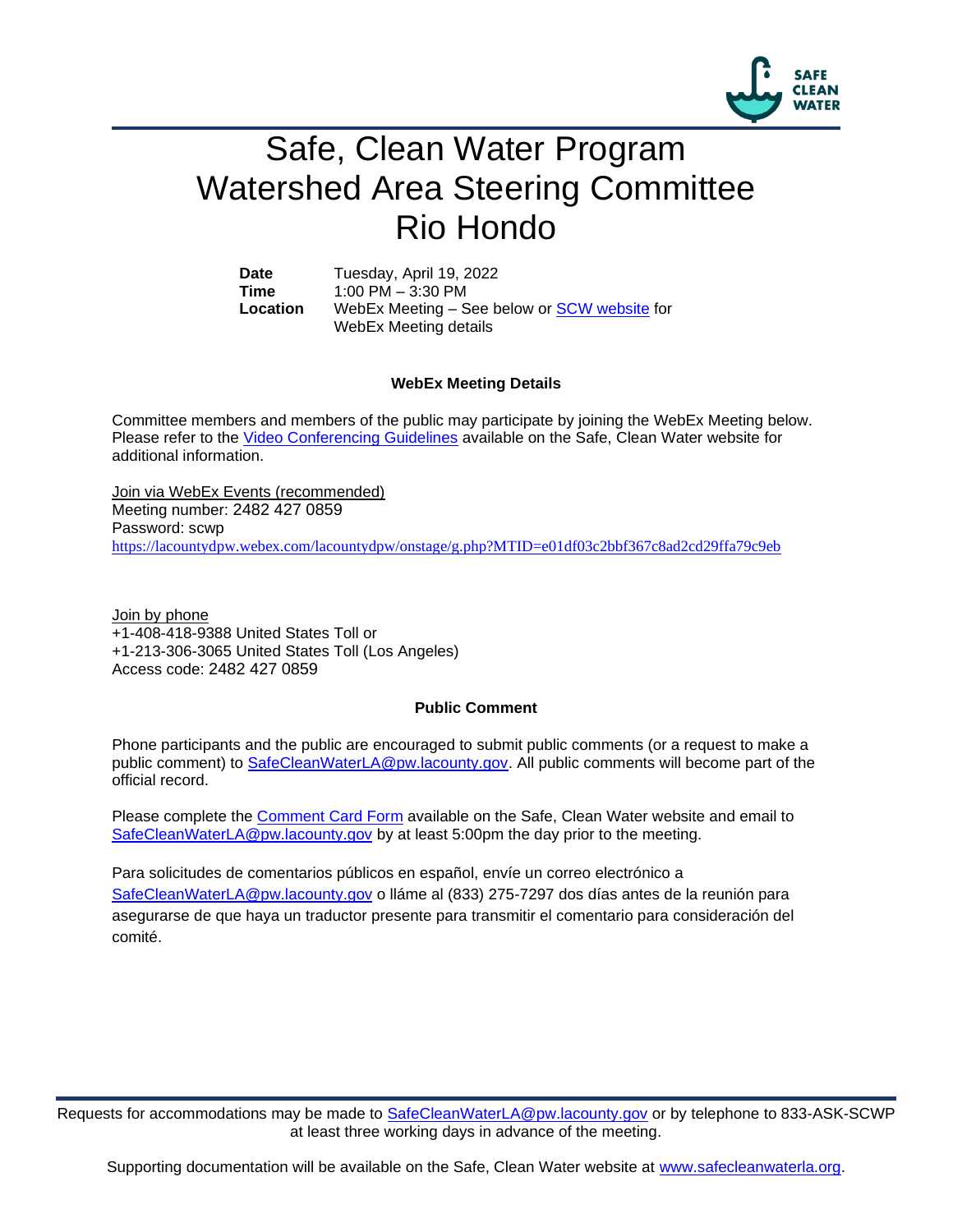

# Agenda:

- 1) Welcome and Introductions
- 2) Approval of Meeting Minutes from March 15, 2022
- 3) Committee Member and District Updates
- 4) Watershed Coordinator Updates
- 5) Ex Parte Communication Disclosure
- 6) Public Comment Period
- 7) Discussion Items:
	- a) Selection of the Rio Hondo Watershed Coordinator for the next term
	- b) Rio Hondo (RH) Project Prioritization and Selection Discussion for populating the Fiscal Year 2022-

23 Stormwater Investment Plan [\(SCW Portal\)](https://portal.safecleanwaterla.org/scw-reporting/map)

- i) Infrastructure Program (IP)
	- (1) [Vincent Lugo Park Stormwater Capture Project](https://portal.safecleanwaterla.org/projects-module-api/api/reportdownload/pdf/13/276) City of San Gabriel
- ii) Scientific Studies (SS)
	- (1) [Regional Pathogen Reduction Study](https://portal.safecleanwaterla.org/projects-module-api/api/reportdownload/pdf/21/40) Gateway Water Management Authority
	- (2) [Additional Funding Request to Support the LRS Adaptation Addressing the La River](https://portal.safecleanwaterla.org/projects-module-api/api/reportdownload/pdf/21/49)  [Bacteria TMDL for the ULAR Watershed Management Group](https://portal.safecleanwaterla.org/projects-module-api/api/reportdownload/pdf/21/49) - San Gabriel Valley Council of Governments
	- (3) [Maximizing Impact of Minimum Control Measures](https://portal.safecleanwaterla.org/projects-module-api/api/reportdownload/pdf/21/50) San Gabriel Valley Council of **Governments**
	- (4) [Community Garden Stormwater Capture Investigation](https://portal.safecleanwaterla.org/projects-module-api/api/reportdownload/pdf/21/52) Los Angeles Community Garden **Council**
- 8) Public Comment Period
- 9) Voting Items
	- a) Reselect the current Rio Hondo Watershed Coordinator for the next term
	- b) Approve the Final Fiscal Year 2022-23 Stormwater Investment Plan funding recommendations for the RH Watershed Area and approve submission to the Regional Oversight Committee for review.

Requests for accommodations may be made to [SafeCleanWaterLA@pw.lacounty.gov](mailto:SafeCleanWaterLA@pw.lacounty.gov) or by telephone to 833-ASK-SCWP at least three working days in advance of the meeting.

Supporting documentation will be available on the Safe, Clean Water website at [www.safecleanwaterla.org.](http://www.safecleanwaterla.org/)